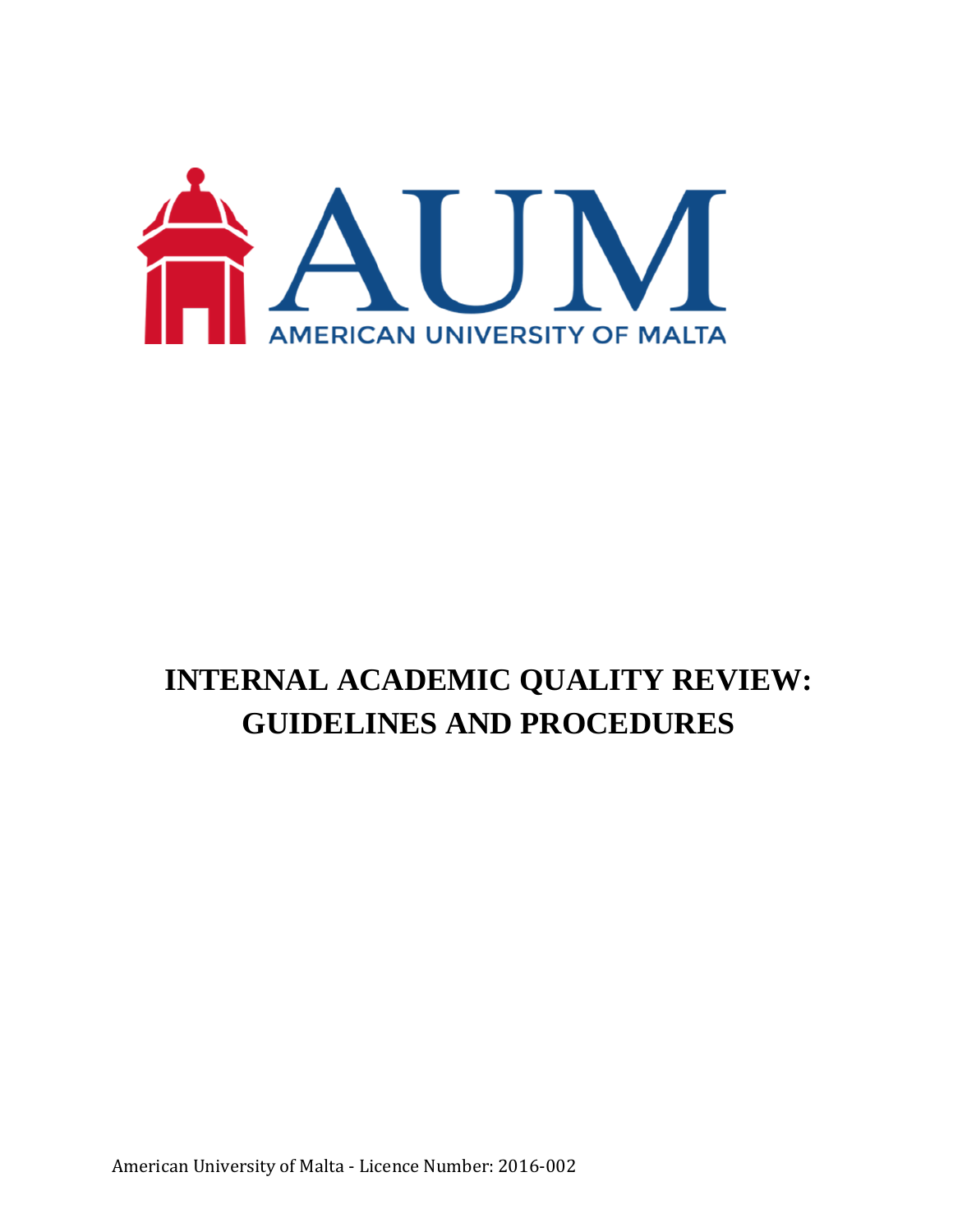## INTERNAL ACADEMIC QUALITY REVIEW: GUIDELINES AND PROCEDURES

## **Review history**

| <b>Version no</b> | date            | <b>Revision</b><br>description                                                                               | Done by                                   | <b>Checked by</b>                       | <b>Approved</b><br>by                     |
|-------------------|-----------------|--------------------------------------------------------------------------------------------------------------|-------------------------------------------|-----------------------------------------|-------------------------------------------|
| V 01              | August<br>2018  | <b>Internal Quality</b><br>Manual<br>developed                                                               | <b>QA</b> Manager                         | Provost,<br>CEO,<br>Department<br>Heads | Academic<br>and<br>University<br>Councils |
| V 02              | August<br>2019  | Updated                                                                                                      | QA Manager                                | Provost,<br>CEO,<br>Department<br>Heads | Academic<br>and<br>University<br>Councils |
| V <sub>03</sub>   | January<br>2020 | <b>IQA Policy</b>                                                                                            | <b>QA</b> Manager                         | Provost,<br>CEO,<br>Department<br>Heads | Academic<br>and<br>University<br>Councils |
| V 04              | August<br>2021  | <i>Internal</i><br>Academic<br>Quality Review:<br>Guidelines and<br>Procedures<br>approved in<br>August 2021 | QA Manager,<br>Dr.Gulnara<br>Sarsenbayeva | Provost,<br>Department<br>Heads, Deans  | Academic<br>and<br>University<br>Councils |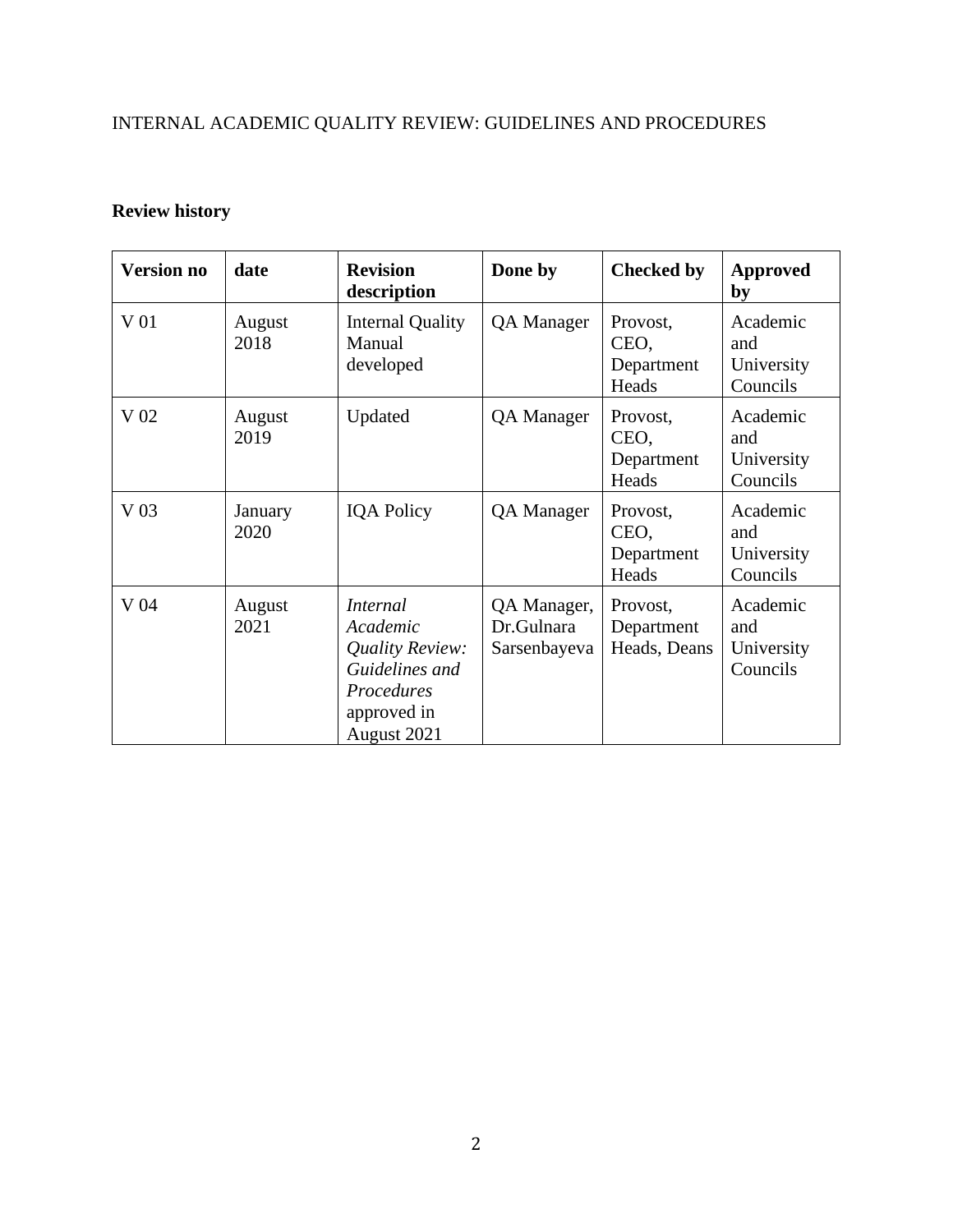

## **Approval Proforma**

| Name of the<br><b>Board</b> | <b>Authorized to</b><br>sign | Name of the<br>document/<br>decision                           | <b>Approval Date</b>     | <b>Signatures</b> |
|-----------------------------|------------------------------|----------------------------------------------------------------|--------------------------|-------------------|
| University<br>Council       | Chair                        | AUM Internal<br>Academic<br><b>Quality Review</b><br>2021-2022 | $16th$ of August<br>2022 |                   |

#### **Distribution of signed form**:

| <b>Names of departments</b>       | Authorized to sign | <b>Date</b> |
|-----------------------------------|--------------------|-------------|
| <b>College of Business</b>        |                    |             |
| College of Data Science and       |                    |             |
| Engineering                       |                    |             |
| Library                           |                    |             |
| <b>HR Office</b>                  |                    |             |
| Administrative and Financial      |                    |             |
| Department                        |                    |             |
| <b>Admissions Department</b>      |                    |             |
| <b>Student Affairs Department</b> |                    |             |
| QA Department                     |                    |             |
| <b>IT Department</b>              |                    |             |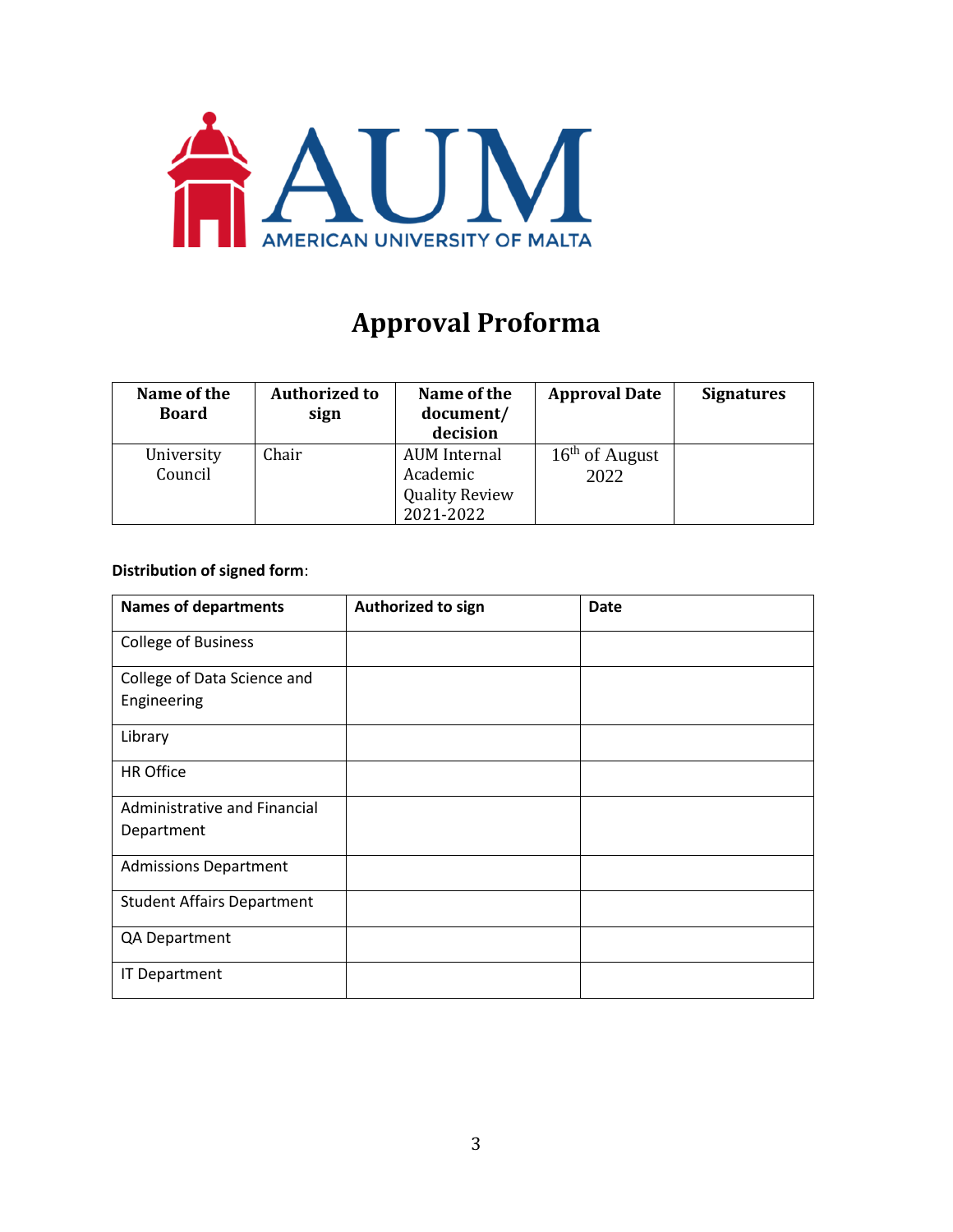#### **INTERNAL ACADEMIC QUALITY REVIEW: GUIDELINES AND PROCEDURES**

#### **TABLE OF CONTENTS**

- 1. OVERVIEW AND PURPOSE
- 2. INTERNAL ACADEMIC QUALITY REVIEW ROCEDURE
- 3. GUIDANCE
- 3.1 Planning and scheduling Internal Academic Quality Review Event
- 3.2 Review Panels
- 3.3 Documentation and Approval
- 3.4 Production of Review Documentation
- 3.5 Outcomes of Internal Academic Quality Review
- 3.6 Response to Internal Academic Quality Review Outcomes
- 3.6 Internal Academic Quality Review Report
- 3.7 Evaluation Process
- 4. HOW TO WRITE INTERNAL ACADEMIC QUALITY REVIEW REPORT?
- 4.1 Section 1 Overview and Context
- 4.2 Section 2 Critical Review of Study Programme/Course provision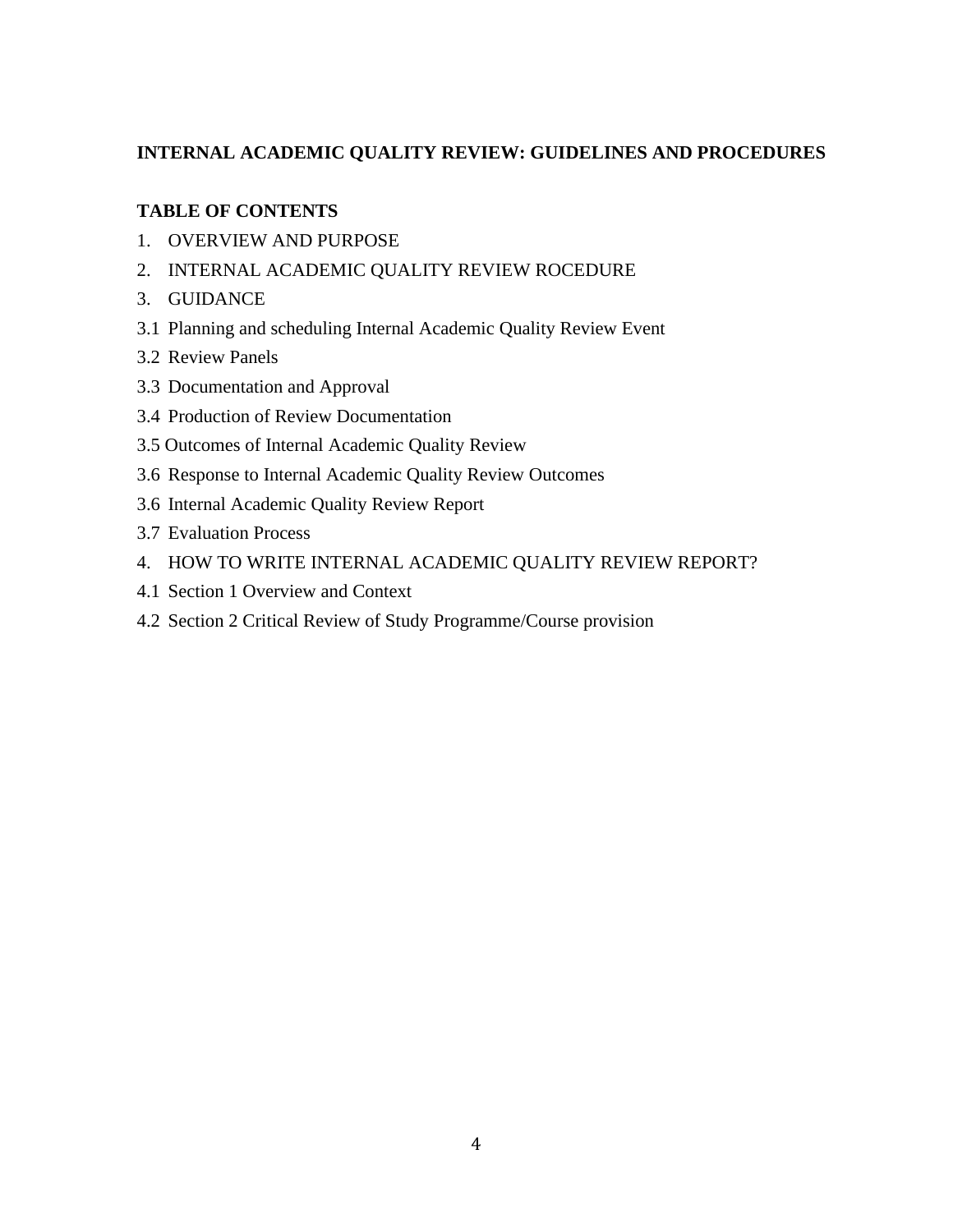## **INTERNAL ACADEMIC QUALITY REVIEW: GUIDELINES AND PROCEDURES 1.OVERVIEW AND PURPOSE**

#### **Internal Academic Quality Review**

The *Internal Academic Quality Review* is the process adopted by the University to formally review, on a five-year cycle, its major curriculum and study programme offerings. Following the formal review, there is an *Internal Academic Quality Review* to monitor progress against actions/issues raised through the review process.

The primary purpose of an *Internal Academic Quality Review* is to assure that there is effective and responsible management of the quality and standards of AUM study programme provision, and there is evidence of a commitment to continuous development and improvement.

*The Internal Academic Quality Review* is organized on a QA office basis with study programme provision as per MQF accreditation requirements, or by study programme by a professional body, since there may also be some additional requirements for the University to follow as prescribed by a professional body.

The Internal Academic Quality Review is conducted by a *Review Panel* (minimum 3 members) consisting of both internal and, if the university decides, external members (*industry or academic experts*). The internal membership also includes a representative of the University's student community.

During the Internal Academic Quality Review event, the Review Panel will have the opportunity to view supplementary material, inspect facilities, and meet with staff, present and former students, and employers.

Responsibility for preparing for an Internal Academic Quality Review rests with the appropriate Dean of each College, or the nominee, or the Study Programme Leader. Normally, approximately six months prior to the event, a preliminary meeting is held with the QA Office, Academic Affairs, Registrar, relevant Faculty Programme Leader, the Dean of College, and key staff involved in preparing for the event where the Convener of the event is a Dean. The purposes of this preliminary meeting are:

- to clarify the review process
- to confirm the content of the review (i.e., study programmes to be reviewed)
- − to confirm whether study programme/course review will be conducted within the event

to ensure that the Dean or nominee checks that the documentation meets the requirements of both the professional and regulatory body, should the Internal Academic Quality Review event be combined with an accreditation event for a professional, or regulatory body.

#### **2. INTERNAL ACADEMIC QUALITY REVIEW PROCEDURE**

1. QA Office confirms date of Internal Academic Quality Review in consultation with the Provost, Deans, Study programme Leaders, Registrar, and co-ordinates preparation of *Internal Review*.

2. Six months prior to event, QA Officer, Academic Affairs Officer, and Registrar meet with the Dean or the nominee, Study programme Leader, and key staff.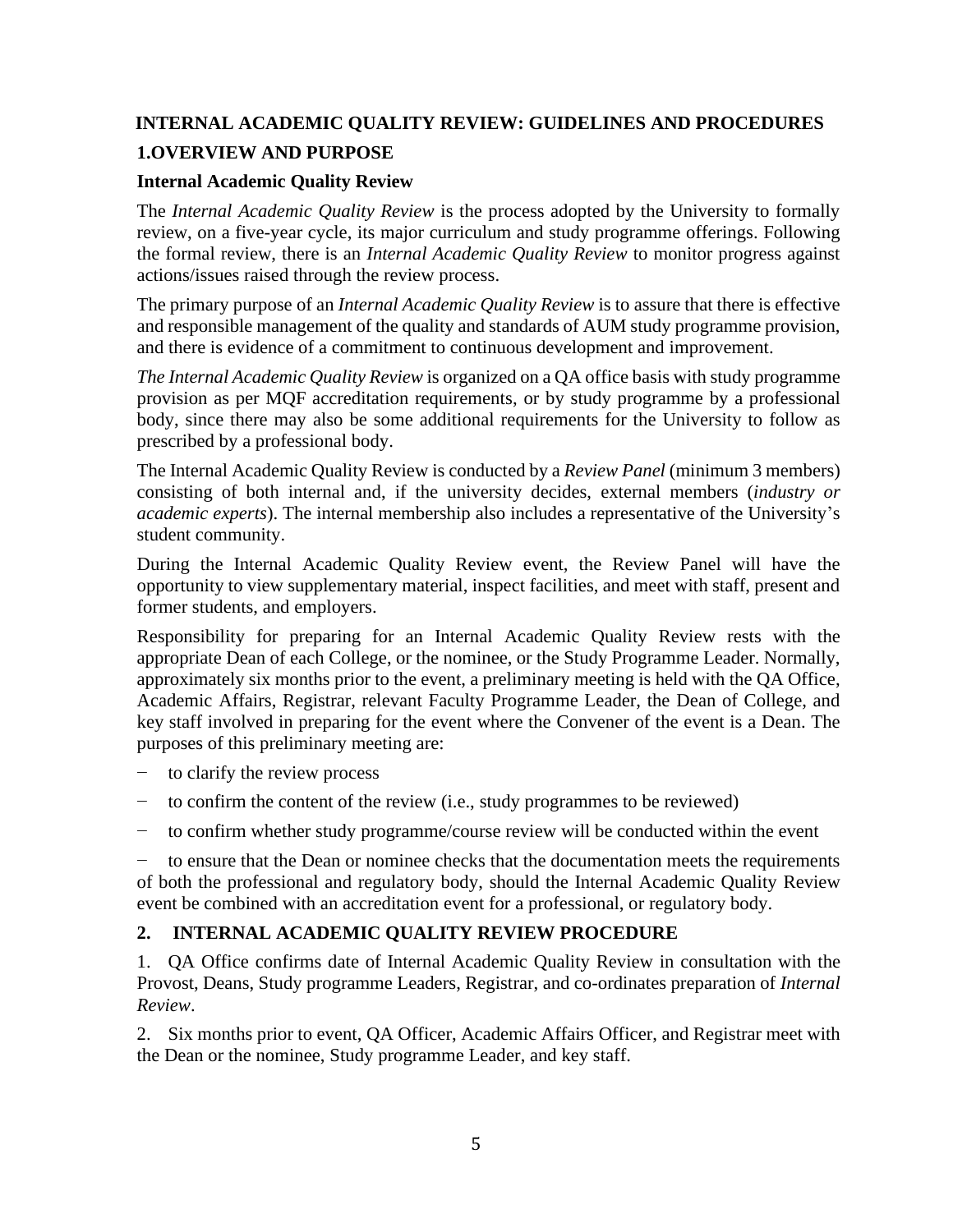3. The Provost prepares the Rationale and Composition of Review Panel and forwards it to Academic Council for approval 6 months prior to the Internal Academic Quality Review event *(Appendix 2).*

4. College prepares *Analytical Data*, and study programme documentation (*Appendix 3 Internal Academic Quality Review Documentation Evaluation Form*) in accordance with University and national authority requirements, as appropriate, in liaison with QA Office. Consultation takes place as appropriate with students and Support Departments.

5. Dean or Study programme Leader ensures copies of *Program Portfolio* – Submission of all Program descriptors and Course Descriptors to the Review Panel. (*Appendix 4 Internal Academic Quality Review Scrutiny Report)*

6. The Review Panel undertakes the event and prepares Internal Academic Quality Review Report in 2 weeks' time after the event.

7. College prepares response to conditions and recommendations arising from the Report and submits it to Review Panel members not later than 7 days.

8. Chair of Review Panel advises of event outcomes and reports to the Academic Council accordingly.

9. Confirmed Report uploaded on QA webpage (intranet only).

10. The response of the College will include a detailed improvement plan on how to deal with actions that need to be taken following the recommendations of the review.

11. Dean, or the nominee, ensures completion of final documentation in Programme *Information Database and Course Database.*

#### **3. GUIDANCE**

#### **3.1. Planning and Scheduling of the Internal Academic Quality Review Event**

The Program of Internal Academic Quality Review is overseen by the University's Quality Assurance Office Director who ensures that all the proper procedures are applied in a timely manner. The *Internal Academic Quality Review Planning Sheet (Appendix 1)* serves as an agreed framework of timescales to be adhered to.

The Internal Academic Quality Review event normally spans approximately two or three days.

The program for the Internal Academic Quality Review event and the composition of the Review Panel are considered and approved at the meeting of the Academic Council, where the President and the Provost decide the composition and the QA Officer in consultation with the Provost and President.

#### **3.2 Review Panels**

Panels for Internal Academic Quality Review events should consist of external and internal members appropriate to the nature of the study programme under review, and the membership is selected in a way that ensures as wide as spectrum of external advice and comments as possible. (*Appendix 2 Review Panel Membership Proforma)*

The Internal Academic Quality Review Panel has the following minimum composition:

*Chair:* Appointed by the President. His/her role is to manage the event, ensure it is conducted in accordance with the University's requirements.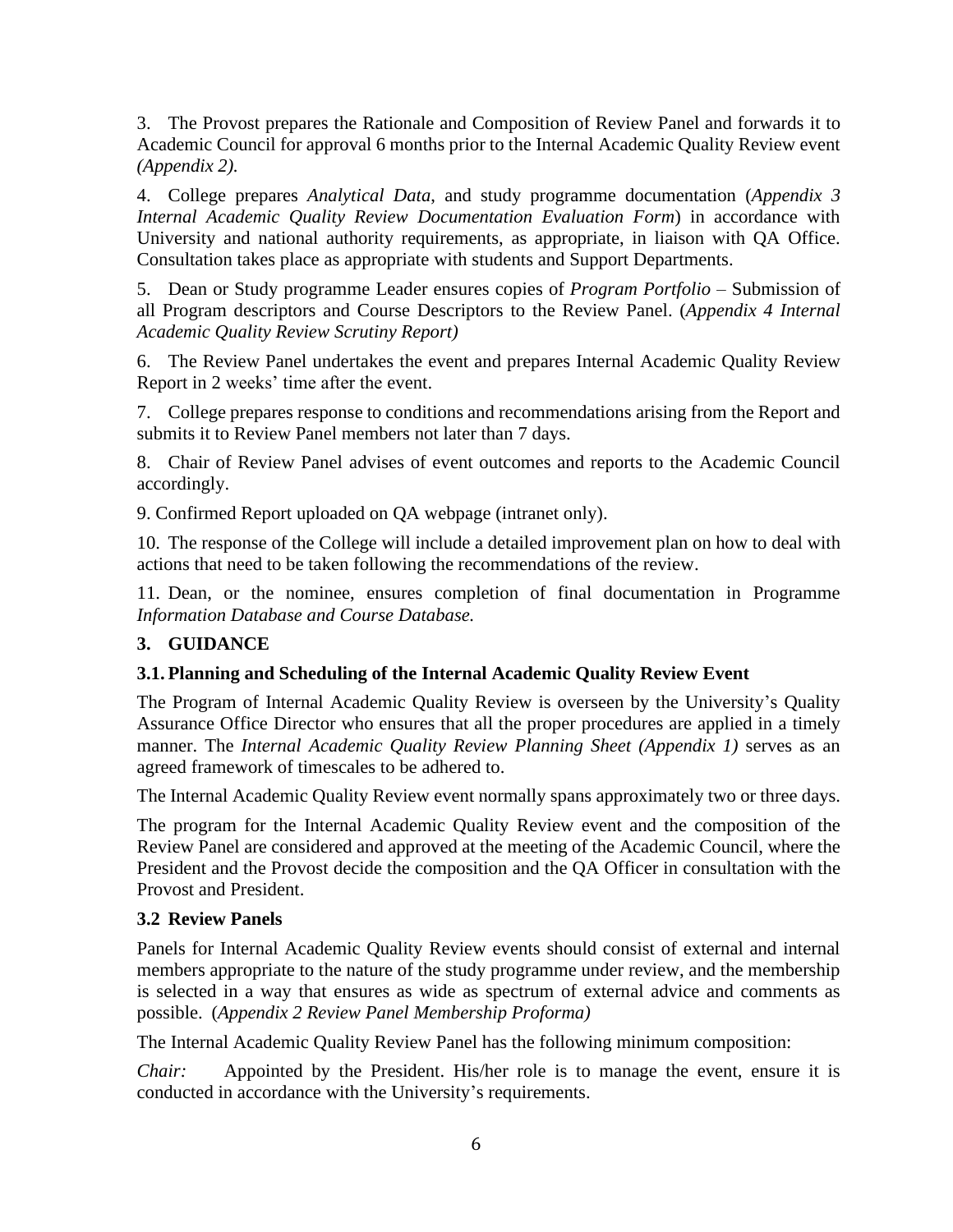*Three or four internal members*: Internal members of staff appointed by the Provost and approved by the Academic Council. One of the internal members will normally be a Study programme Leader.

*One internal student member:* An enrolled student at the University appointed in liaison with the Student Union. The student will be from outside the host College, may be a part-time, full-time or distance learner and will normally have experience of representing students' interests at college or institutional level.

*One or two external members (if applicable):* External member must be an academic or represent the appropriate industry, profession, or commerce.

Three Review Panel members is the minimum, maximum 5 or 6 members is the composition for a Panel. It may be preferable to include more external academic/professional representation depending on the discipline(s) covered by the review.

#### **3.3 Study programme/Course Documentation and Approval**

A Documentation Scrutineer *(Appendix 3 Documentation Evaluation Form)* (normally the relevant Program\Course Leader) checks that documentation has been produced according to University Regulations and Guidelines.

The Documentation Scrutineer ensures the study programme documentation is passed to the Chair of the Review Panel for final check. Documentation scrutiny and QA check is often undertaken in parallel. *(Appendix 4 Annual Internal Quality Review/AIQR Scrutiny Report)*

QA checks and confirms the following elements of the updated course documentation for all courses being submitted for review:

- − **Study programme Aims (Detailed Study programme Descriptor)**
- **− Study programme Learning Outcomes**
- **− Mapping of Study programme Learning Outcomes to Courses**
- **− Teaching and Learning Methods and Strategies**
- **− Study programme Assessment**
- **− All Course Descriptors**

#### **Reading List**

Supplementary items of documentation are made available to Panel members, where possible, in advance. Data and supplementary documentation for each study programme is likely to include:

− **academic, technician and research staff.**

**study programme management** and a description of their integration within the overall College management structure

− **Summary of External Annual Reports** over the last three sessions, prepared by the Program Leader.

- **Program Management Team Responses** from the last two sessions.
- **Annual Review documentation** covering the last two sessions (if applicable).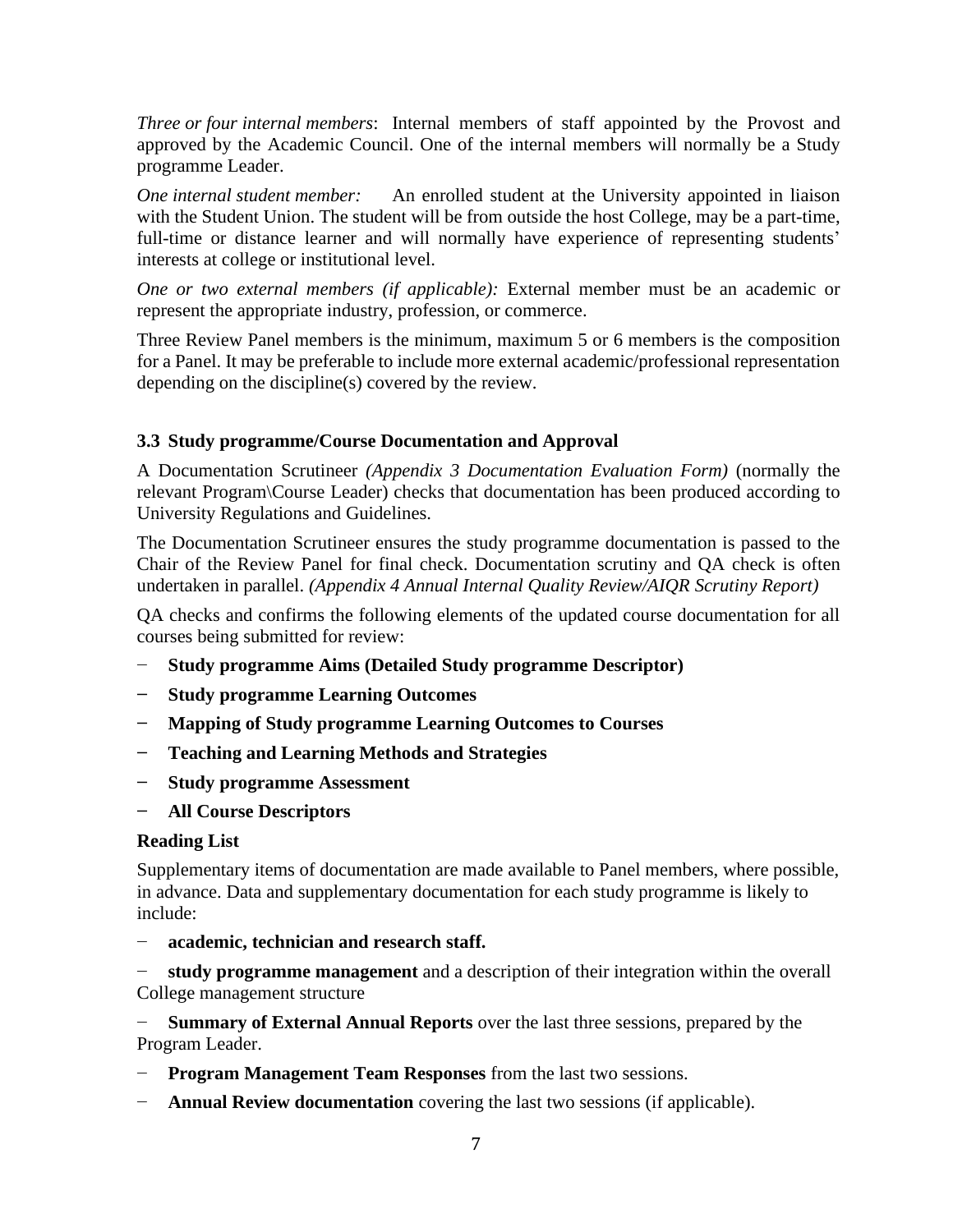− Data relating to **Student Study programme and Course Evaluation Questionnaires** (a sample from across the last two sessions)

− **Annual Student Experience Survey, Student Survey, Graduate Survey**: data on achievement and employability

**Data on student enrollment, retention, and achievement**: for example, entry qualifications, student achievement rates, study programme completion rates (including research)

− **Graduate First Destination Statistics** (graduate, employment statistics) etc.

**Reports of accreditation visits by PRB** (Public Regulatory Body) and an indication of how outcomes have been addressed.

- − **Teaching Excellence** survey
- − **Employer's survey** (if applicable)

Documentation on collaborative arrangements:

- − **Notes of University - Industry meetings (two sessions per year).**
- **− Notes of College Academic Board meetings (two sessions per year).**
- **− Notes of Curriculum Development Committee meetings (Course/Program Management Team) (two sessions per year).**
- **− Notes of Staff/Student Liaison meetings (two sessions per year).**
- **− Curriculum Development Committee's Plans (***where appropriate***).**
- **− Summary staff CVs and publication lists.** *(Appendix 5 Template of CV)*
- **− Schedule of Visiting Lecturers (***where appropriate***).**
- **− Examples of Student Handbooks, Study programme and Course Handbooks and any other course materials.**

**− Samples of student work/artefacts (for the purpose of demonstrating the range, and not for the purpose of confirming standards).**

- **− Information provided by central Support Departments (***where appropriate***).**
- **− Study programme Review Reports (***published***)**

#### **3.4 Production of Review Documentation**

The Internal Academic Quality Review documentation is produced by the College concerned, with a good quality original being forwarded to the Graphics and Printing Department for production of the final documents. The Graphics and Printing Department uses these originals for photocopying the required number of Internal Academic Quality Review documents, producing them in an appropriate format. These are sent to the Panel members.

#### **3.5 Outcomes of Internal Review**

The Review Panel will make one of the following judgments in respect of the assurance of quality and standards and of evidence of commitment to continuous development and improvement for each of the study programmes reviewed: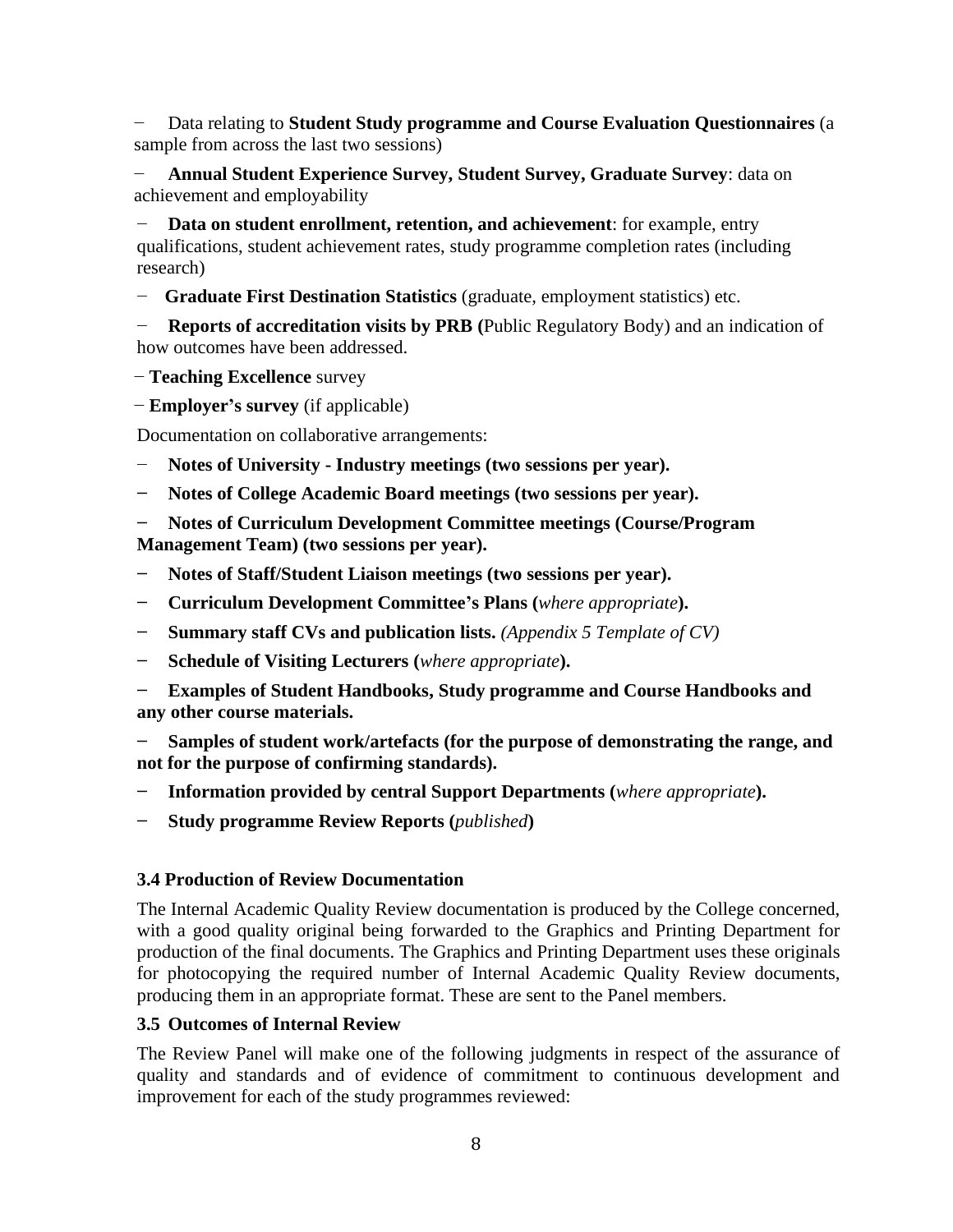- − Confidence, fulfils minimum standards
- No confidence, does not fulfil minimum standards

In reaching a judgment of "confidence" the Panel will have the opportunity to make recommendations. In reaching a judgment of 'no' confidence the Panel should clearly indicate the basis whereby this judgment has been reached and indicate to the University what steps could be taken to address this outcome.

In terms of the review of study programmes, the Panel can make the judgment either to approve a course with recommendations, or to not approve a study programme. In reaching the latter judgement, the Panel should clearly indicate the basis whereby this judgement has been reached.

#### **3.6 College Response to Outcomes of Internal Academic Quality Review**

The College is required to produce a response to the conditions and recommendations arising from the Internal Academic Quality Review event. This must be sent to the Review Panel members for their consideration and/or approval.

The College Response should be set out in the following way:

Each condition and recommendation should be re-stated, in bold, as it appears in the Confirmed Report of the event. Under each, the College should indicate how it will meet the condition or action on the recommendation.

− If the conditions require a re-write of some of the course documentation presented at the review, the relevant revised extracts should be attached as appendices to the response.

#### **3.7 Review Report**

A formal report of each Internal Academic Quality Review event is prepared by the Review Panel and is structured around the sections of the *Internal Academic Quality Review Scrutiny Report (Appendix 6)*. After it has been approved by all members of the Panel the Confirmed Report is made available on the QA's webpage.

#### **3.8 Evaluation of Process**

As part of its commitment to continuous improvement of its quality assurance procedures, the University annually reviews the efficiency and effectiveness of the Internal Academic Quality Review process. To assist in this process, Panel members and the Dean involved in a specific Internal Academic Quality Review event are asked to complete a *Panel Member Questionnaire (Appendix 6*) *or Dean Questionnaire* (*Appendix 8 Dean Questionnaire*), as appropriate.

#### **4. HOW TO WRITE A GUIDELINES TO INTERNAL ACADEMIC QUALITY REVIEW REPORT**

#### **SECTION 1 - OVERVIEW AND CONTEXT**

The purpose of this section is to provide a brief overview of study programme provision and relevant background information, before engaging with the more detailed content.

Typical content will include:

**1.1** The study programmes being reviewed and their location within the academic structure of the University, i.e., College, Curriculum Development Committee etc.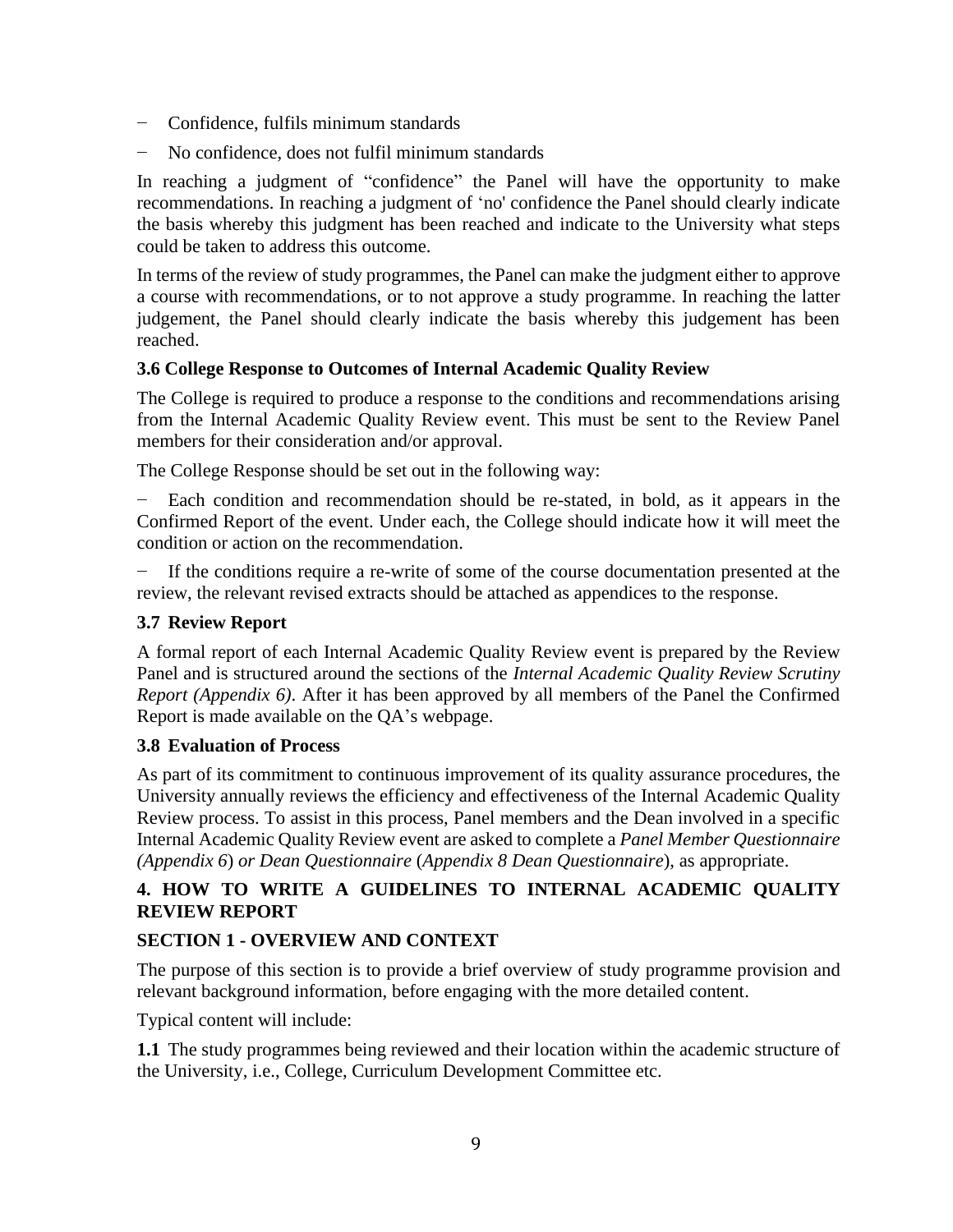**1.2** Main issues arising from previous Reviews (Study programme/College/PRB) and subsequent actions taken.

**1.3** A brief description of significant developments/issues since the last review relating to the context of the subject and pertinent to the current review. This should be restricted to institutional and College developments, e.g., relocation to a new building, change in organizational structures, etc. Guidance on developments at an institutional level will be provided in the preliminary meeting.

*Study programme developments should not be included in this section as these will be addressed in Section 2.*

**1.4** Overview of the main source of evidence and benchmarks which will be used to inform the subsequent sections of the Analytical Account, e.g., Annual Program Review, External Examiner Annual Reports, MQF requirements, etc.

#### **SECTION 2 - CRITICAL REVIEW OF STUDY PROGRAMME PROVISION**

In addition to including reference to the portfolio of evidence, cross reference should be made within the following subsections to supplementary documentation which will be available to the Panel. Where more than one study programme is being addressed within the Analytical Account, content common to all study programmes should be presented first, followed by course specific details.

*Subsections 2.2 – 2.9 inclusive should conclude with a brief evaluation of the current situation and an indication of planned further developments and enhancements.*

#### **2.1 Aims of study programme area**

This should provide:

A brief statement of the aims of the study programme area.

Demonstration of the relevance of study programme aims to the University's Mission and Vision.

− A brief description of how the subject engages with industry/professions to ensure the relevance and achievement of its aims.

#### **2.2 Study programme developments**

Highlight the key developments (and associated rationale) in the study programme provision since the last review. Address changes/developments in respect of the following:

- − capability, i.e., areas of expertise.
- − capacity, i.e., faculty/staff complement.

− course provision, i.e., new course developments, course cessations and major subject content changes in continuing courses.

− research

The influence of relevant national/international developments/best practice underpinning these developments and/or proposed improvements should be highlighted where appropriate.

Each study programme for which review is sought should be considered the following information provided: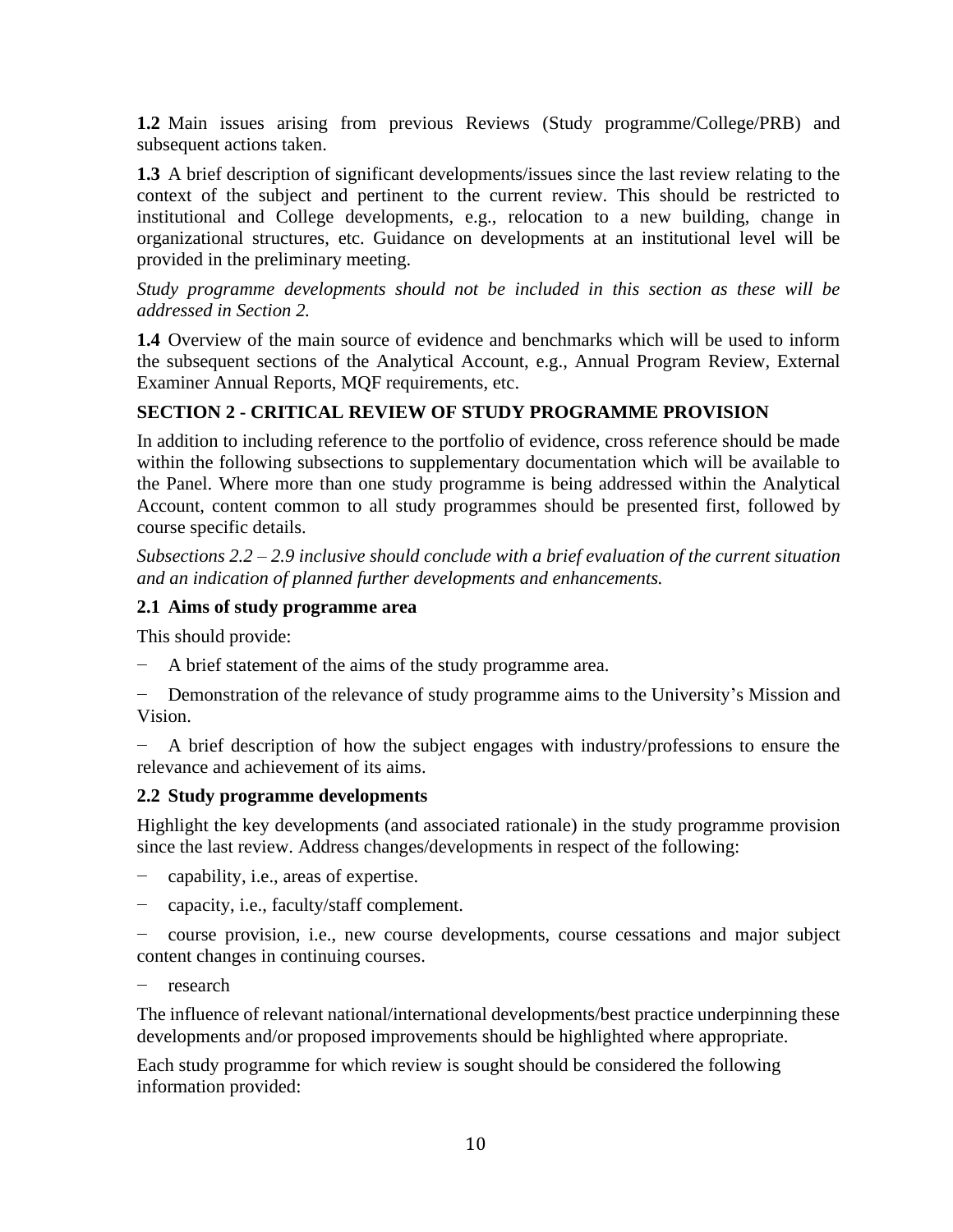(a) A summary of the main issues arising at the last approval and actions taken in the light of these.

(b) A critical review of other developments to the study programme over the period since the previous review, *e.g., new awards, course structures etc*. This should include a rationale for the developments, e.g., student feedback, compliance with the Malta Qualifications Frameworks (MQF) etc., and an evaluation of the success of these developments.

(c) A summary evaluation of the performance of the study programme drawing on the data and content.

(d) Discussion of, and rationale for, any changes incorporated within the study programme now being submitted for review. Where appropriate, there should be reference to any resourcing/development requirements.

#### **2.3 Teaching, Learning and Assessment**

This subsection should provide a critical appraisal of current teaching, learning and assessment practices, highlighting key developments, evidence of effectiveness and proposed future enhancements. Reference should be made, where relevant, to the influence on practice at study programme/subject level of university-wide strategies/initiatives for the improvement of teaching, learning and assessment. Topics for inclusion include:

- pedagogy and assessment practices/policies.
- modes of delivery, e.g., online, face-to-face, blended
- work-based learning, where relevant.
- equity and diversity, and wider access.

#### **2.4 Study programme Standards**

This subsection should contain a critical review of key practices and developments designed to secure appropriate intended and output standards.

Intended standards for taught courses relate to *curriculum design and content* and so emphasis should be placed on highlighting the mechanisms for ensuring their appropriateness, along with supporting evidence to confirm the achievement of this. This would, therefore, relate to adherence to MFHEA requirements, Malta Qualifications Framework (MQF), PRB requirements, where relevant, influence of employers and features of and relevant outcomes from study programme validation.

For research degree provision, a brief explanation should be provided of how research study programmes are developed and approved.

Output standards relate to student achievement. Reference should be made to any developments designed to enhance consistency/security of standards. This could involve some crossreferencing to relevant aspects of Section 2.3.

#### **2.5 Student Enrolment, Retention and Achievement**

This subsection should provide a critical appraisal of key performance data relating to the taught course portfolio over the period since the last review. This should include appropriate cross reference to changes in the course portfolio, i.e., where analysis has led to course cessations, new course developments or significant course changes. Associated tabulated data for the study programme/course provision should include reference to entry profiles, Student